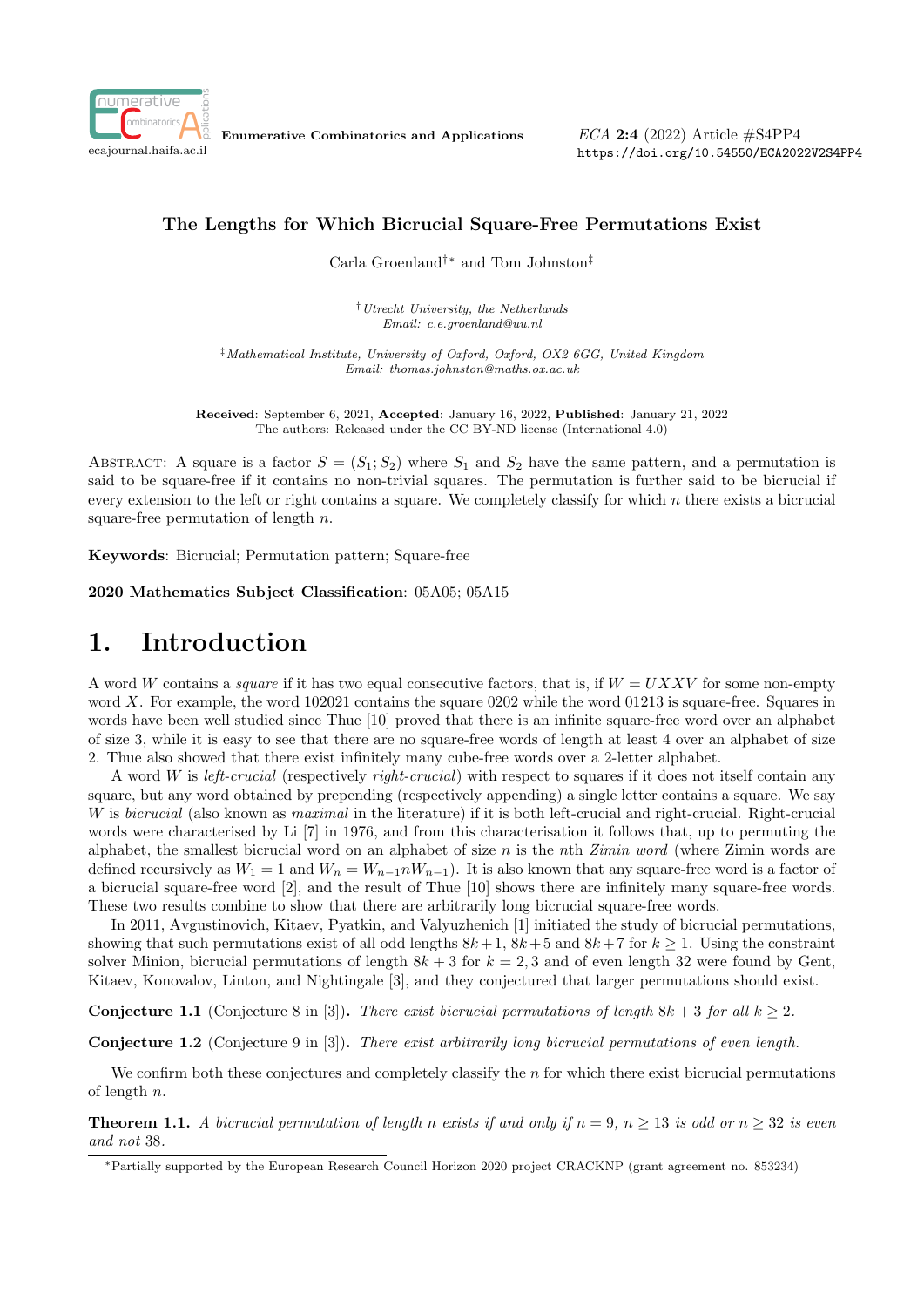The proof of this result is split into several parts: In Section 3 we give a construction of bicrucial permutations of length  $8k + 3$  for every  $k > 3$ , which completes the classification of the odd n, and a construction for when  $n \geq 48$  is even. The remaining small (even) cases are handled using computer searches, and we give constructions for the remaining possible  $n$  in Section 4. To show that there are no bicrucial permutations of length 38 we use an exhaustive computer search that we detail in Section 4.1. The code used to exhaustively search for such permutations can also be used to enumerate square-free, left-crucial, and bicrucial permutations with only minor modifications, and we do this in Section 4.2.

## 2. Preliminaries

Let  $\sigma \in S_n$  be a permutation of  $\{0, \ldots, n-1\}$  of length n. As we construct our bicrucial permutations it will be convenient write  $\sigma$  as a vector where the *i*th entry is  $\sigma(i)$  and where we index our vectors starting from 0. That is

$$
\sigma = (\sigma(0), \sigma(1), \ldots, \sigma(n-1)) = (\sigma_0, \sigma_1, \ldots, \sigma_{n-1}).
$$

Given a vector  $a = (a_1, \ldots, a_n)$  consisting of n distinct real numbers, one can associate a unique permutation  $\sigma \in S_n$  (written as a vector) by replacing the *i*th smallest entry of a with *i*, and we call this permutation the pattern of a. We say two vectors a and b are order-isomorphic if they have the same pattern, and in this case we write  $a \sim b$ . For example, the vector  $(5, 2, 4, 10)$  has the pattern  $(2, 0, 1, 3)$ .

A square of length 2 $\ell$  (for  $\ell \geq 2$ ) is a factor

$$
(S_1; S_2) = (\sigma_k, \ldots, \sigma_{k+\ell-1}; \sigma_{k+\ell}, \ldots, \sigma_{k+2\ell-1})
$$

where  $S_1 \sim S_2$ , and we say a permutation is *square-free* if it contains no squares of length at least 4. For each  $i \in \{0, \ldots, \ell-1\}$ , the entry  $\sigma_{k+i}$  has the same position in the pattern as the entry  $\sigma_{k+\ell+i}$  and we will say that the entry  $\sigma_{k+i}$  corresponds to the entry  $\sigma_{k+\ell+i}$ .

A permutation  $\pi$  of length  $n + 1$  is a *right-extension* of  $\sigma$  if  $(\pi_0, \ldots, \pi_{n-1}) \sim \sigma$ , or equivalently, if  $\pi$  can be formed by appending an entry  $x \in \{0, \ldots, n\}$  to  $\sigma$  and replacing  $\sigma_i$  by  $\sigma_i + 1$  if  $\sigma_i \geq x$ . We say that the permutation  $\sigma$  is *right-crucial* if it is square-free, and every right-extension  $\pi$  contains a square, and we define left-extensions and left-crucial permutations similarly. We will be interested in permutations which are simultaneously left-crucial and right-crucial which we call bicrucial permutations.

Up-up-down-down condition For  $i \in \{0, \ldots, n-2\}$ , we say a permutation  $\sigma \in S_n$  goes up from position i to position  $i + 1$  if  $\sigma_i < \sigma_{i+1}$  and goes *down* otherwise. The permutation  $\sigma$  satisfies the up-up-down-down condition if for every  $i \in \{0, \ldots, n-4\}$ ,  $\sigma$  goes up from position i to position  $i+1$  if and only if it goes down from  $i + 2$  to  $i + 3$ . This forces the permutation to alternate between going up twice and going down twice. If a permutation  $\sigma$  violates the up-up-down-down condition and goes up from position i to  $i + 1$  and also up from position  $i+2$  to  $i+3$  say, then  $(\sigma_i, \sigma_{i+1}; \sigma_{i+2}, \sigma_{i+3})$  is a square and the permutation is not square-free. In fact, the up-up-down-down condition is equivalent to  $\sigma$  not containing any squares of length 4.

In any permutation which satisfies the up-up-down-down condition, the entries fall naturally into three categories. We say the entry i is a high entry if  $\sigma$  goes up from  $i - 1$  to i and down from i to  $i + 1$ , a low entry if  $\sigma$  goes down from  $i-1$  to i and up from i to  $i+1$  and a medium entry otherwise. This definition extends to the initial and final entries in the obvious way.

High-medium-low construction We now give a construction due to Avgustinovich, Kitaev, Pyatkin and Valyuzhenich [1] which, starting from a square-free permutation  $\pi$  of length n, constructs a square free permutation  $\sigma$  of length 2n. Let  $\sigma$  be any permutation such that  $\sigma_i < [n/2]$  when  $i \equiv 1 \mod 4$ ,  $\sigma_i = \pi_i + [n/2]$ when i is even and  $\sigma_i \geq n + \lceil n/2 \rceil$  when  $i \equiv 3 \mod 4$ . It is not hard to see that this permutation is square-free. Indeed, the permutation satisfies the up-up-down-down condition, so there are no squares of length 4 and any square must be of length at least 8. Restricting a square in  $\sigma$  to only the terms of even index (in  $\sigma$ ) gives a square of length at least 4 in  $\pi$ . Since  $\pi$  is square-free,  $\sigma$  must also be square-free.

This simple high-medium-low construction is very useful. By suitably choosing the pattern of the prefix and the suffix of our permutation, we can ensure the permutation has a square when extending to the left and to the right. The difficulty is then in joining the prefix and suffix with a long middle section while ensuring that the permutation is square-free. To do this we construct the middle section using the high-medium-low construction above with additional constraints on  $\pi$ . The key to doing this is the observation that every high entry is higher than every medium entry, which are all in turn higher than every low entry, while this not going to be true in the chosen prefix/suffix.

To prove that our constructions give square-free permutations, we will use the following simple observation.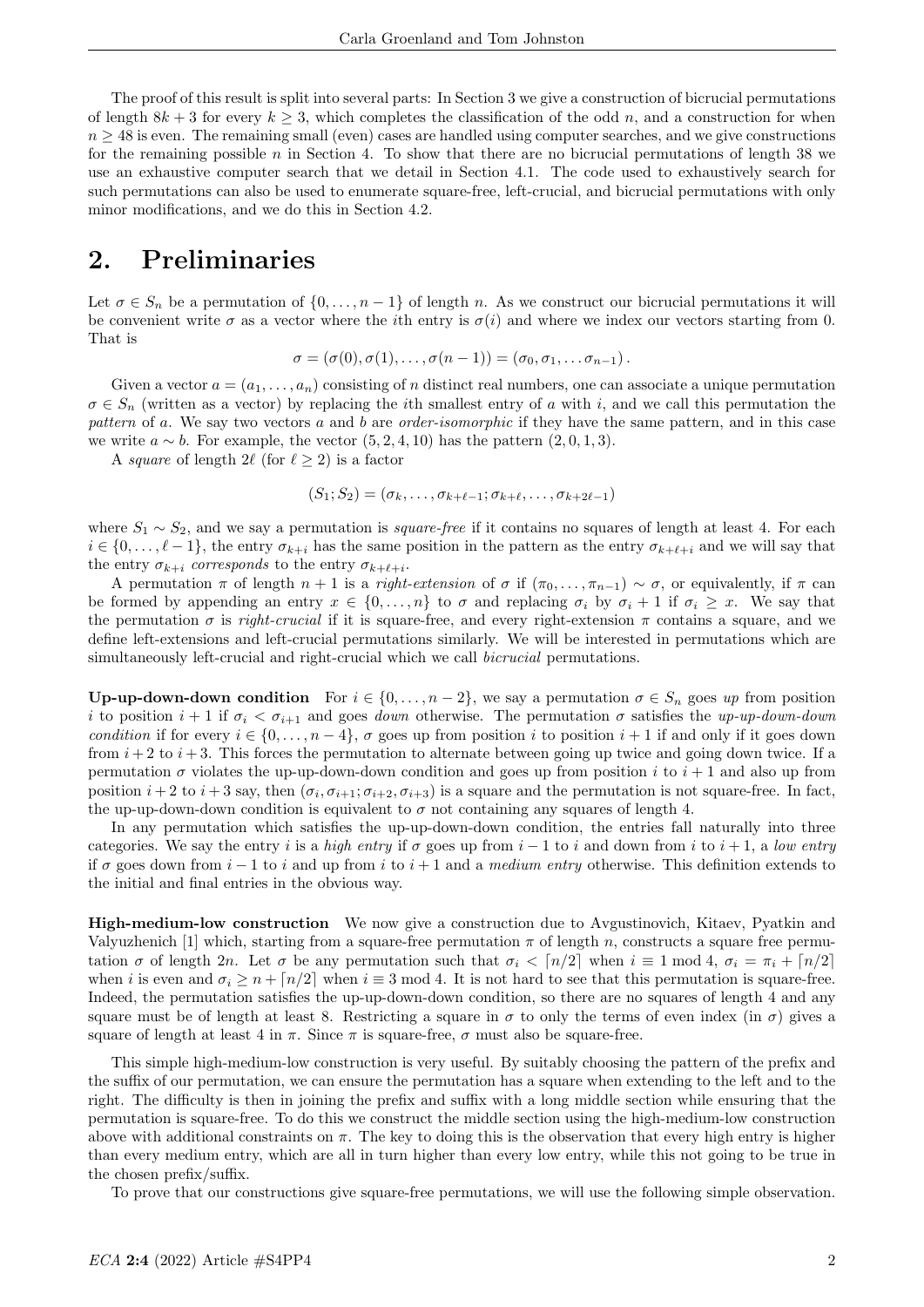**Observation 2.1.** Suppose  $\sigma_i$  is contained in a square and the corresponding entry in the other half of the square is  $\sigma_i$ . Then  $|i - j| \leq n/2$ .

In particular, entries in our short prefix can only correspond to entries at most a little over halfway through the permutation and, provided n is large enough, cannot correspond to entries in the suffix. This means we only need to avoid our prefix corresponding to part of the high-medium-low construction. When n is small, we will check the construction using a computer.

### 3. Constructions for large  $n$

We first show the existence of bicrucial permutations when n is of the form  $8k+3$  and  $k > 3$ . Since constructions are already known when n is of the form  $8k + 1$ ,  $8k + 5$  or  $8k + 7$  ( $k > 1$ ) [1] and the number of bicrucial permutations is known when  $n \leq 19$  (OEIS A238935 [9]), this completely classifies the odd n for which bicrucial permutations exist.



Figure 1: A bicrucial permutation of length 51 constructed as in the proof of Theorem 3.1. The dashed lines separate the different regions.

#### **Theorem 3.1.** Let  $n = 8k + 3$  where  $k > 3$ . Then there exists a bicrucial permutation of length n.

*Proof.* Throughout this proof, we shall assume that  $n > 44$ . This is chosen so that  $11 + n/2 < n - 11$  and  $n-14-n/2 > 8$ , which will allow us to assume that the relevant corresponding entries come from the middle of the construction. When  $n \leq 44$ , the proof we give here does not apply. Instead, we have verified using a computer that there exists a bicrucial permutation by using the construction below.† .

We split the set  $\{0,\ldots,n-1\}$  into five different regions  $R_0,\ldots,R_4$  where  $R_i=[r_i,r_{i+1})$  for a specific choice of the values  $0 = r_0 \le r_1 \le \cdots \le r_4 \le r_5 = n$ . The values of the  $r_i$  could be determined explicitly from the construction below if desired, but we will leave them only implicitly defined. We begin with a carefully chosen prefix in region  $R_0$ , followed by a middle section which uses the high-medium-low construction from Section 2 across the regions  $R_1$ ,  $R_2$  and  $R_3$ . Finally, we add a carefully chosen suffix in region  $R_4$ .

Let  $m = (n-21)/2$  and let  $\pi$  be any square-free permutation of length m which begins down-down (i.e. with the pattern  $(2, 1, 0)$ ). Since every square-free permutation follows the up-up-down-down pattern and trimming the ends of a square-free permutation leaves another square-free permutation, it is trivial to construct  $\pi$ . We now construct  $\sigma$  as follows. Start with the permutation  $(0, 6, 5, 2, 4, 7, 3, 1, 8)$ , and for  $0 \le i \le 2m$ , define  $\sigma_{9+i}$ by

$$
\sigma_{9+i} = \begin{cases} r_3 + i/4 & i \equiv 0 \mod 4, \\ r_2 + \pi_{(i-1)/2} & i \equiv 1,3 \mod 4, \\ r_1 + (i-2)/4 & i \equiv 2 \mod 4. \end{cases}
$$

It is clear the permutation constructed so far follows the up-up-down-down pattern as required and, since  $2m \equiv 2 \mod 4$ , the permutation currently ends down-down. Finally, append the vector

$$
(r_4+3,r_4+8,r_4+5,r_4+2,r_4+4,r_4+9,r_4+1,r_4+0,r_4+7,r_4+10,r_4+6),
$$

and note that  $\sigma$  still follows the required up-up-down-down pattern.

<sup>&</sup>lt;sup>†</sup>We repeatedly apply the high-medium-low construction to construct a single permutation  $\pi$ , and then check that the construction below yields a bicrucial permutation for that particular choice of  $\pi$ .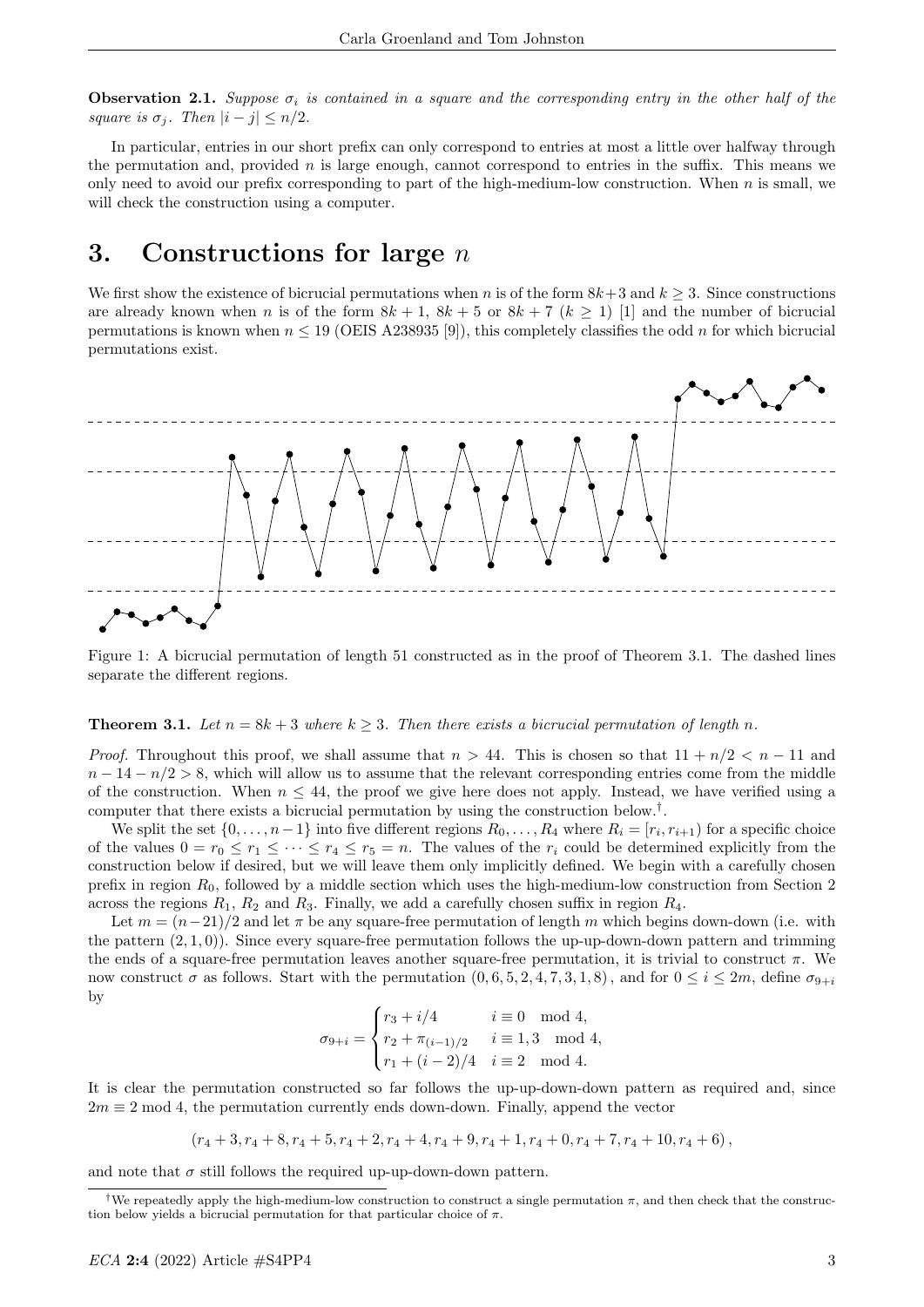By our choice of  $\pi$ , we have

$$
(\sigma_0,\ldots,\sigma_{15}) \sim (0,6,5,2,4,7,3,1,8,14,13,9,12,15,11,10),
$$

and this is left-crucial. Indeed, if this is extended to the left by prepending  $x \geq 1$ , the permutation begins down-up-down and contains a square of length 4. When prepending 0, the permutation begins with the pattern

$$
(0, 1, 7, 6, 3, 5, 8, 4, 2, 9, 15, 14, 10, 13, 16, 12, 11),
$$

which is a square as

$$
(0, 1, 7, 6, 3, 5, 8, 4) \sim (0, 1, 6, 5, 2, 4, 7, 3) \sim (2, 9, 15, 14, 10, 13, 16, 12).
$$

By construction,  $\sigma$  ends with the pattern  $(3, 8, 5, 2, 4, 9, 1, 0, 7, 10, 6)$  which is right-crucial. When appending  $x \leq 6$ , there is a square of length 8, and when appending  $x \geq 7$  there is a square of length 4. Hence, any extension of  $\sigma$  to the left or to the right contains a square, and it only remains to check  $\sigma$  is square-free.

Let  $S = (S_1; S_2)$  be a square in  $\sigma$  and note that  $S_1$  has length at least 4. Since the middle section is constructed using the high-medium-low construction, it is square-free and it must be the case that  $S_1$  contains one of the first 9 entries or that  $S_2$  contains one of the last 11 entries.

Suppose first that  $S_1$  contains some of the first 9 entries. If  $S_1$  has length 4, then the square is contained entirely in the first 16 entries (the worst case being  $(\sigma_8, \ldots, \sigma_{11}; \sigma_{12}, \ldots, \sigma_{15})$ ). However, we know

$$
(\sigma_0,\ldots,\sigma_{15}) \sim (0,6,5,2,4,7,3,1,8,14,13,9,12,15,11,10),
$$

and this is square-free. Similarly,  $S_1$  cannot be the first 8 entries. Hence, we can assume that  $S_1$  contains  $\sigma_8$ and has length at least 8.

If  $S_1$  contains ( $\sigma_5$ ,  $\sigma_6$ ,  $\sigma_7$ ,  $\sigma_8$ ), then it contains the pattern (2, 1, 0, 3). The corresponding entries are

$$
(\sigma_{j+5},\sigma_{j+6},\sigma_{j+7},\sigma_{j+8})
$$

for some  $4 \leq j \leq n/2$ . Since  $n > 44$ , we have  $n/2+8 < n-11$  and the corresponding entries must come from the middle section, but the middle section follows the high-medium-low construction and does not contain any such pattern as the first, high entry is lower than the last, medium entry. If  $S_1$  does not contain  $(\sigma_5, \sigma_6, \sigma_7, \sigma_8)$ , then it must contain both  $\sigma_8$  which is a medium entry and  $\sigma_{11}$  which is a low entry, but  $\sigma_8 < \sigma_{11}$ . The corresponding entries must again be in the middle section by our choice of  $n$ , but every low entry is lower than any medium entry by construction. This gives a contradiction and  $S_1$  does not intersect the first 9 entries.

We now turn our attention to the case where  $S_2$  intersects the last 11 entries and apply a very similar argument. Since  $m \equiv 3 \mod 4$  and  $\pi$  is a square-free permutation of length m which begins down-down,  $\pi$  must end down-down. In particular, the pattern of the last 18 entries in our construction is entirely determined and  $\sigma$  ends in the square-free pattern

$$
(5,4,0,3,6,2,1,10,15,12,9,11,16,8,7,14,17,13).
$$

In particular, the last  $11 + 7$  entries contain no square of length 4. This means we can assume that  $S_2$  has length at least 8. It cannot be the case that  $S_2$  contains the factor  $(\sigma_{n-14}, \ldots, \sigma_{n-11})$  as this has the pattern  $(2, 1, 0, 3)$  and the corresponding entries must be in the middle section where this pattern never occurs. As  $S_2$ intersects the last 11 entries, it must start at one of  $\sigma_{n-13}, \ldots, \sigma_{n-8}$ . Since the medium entry  $\sigma_{n-13}$  is lower than the low entry  $\sigma_{n-8}$ ,  $S_2$  cannot contain both  $\sigma_{n-13}$  and  $\sigma_{n-8}$ , which rules out  $\sigma_{n-13}$ . If  $S_2$  were to start at one of  $\sigma_{n-12}, \ldots, \sigma_{n-8}$ , then it would contain the low entry  $\sigma_{n-8}$  and the medium entry  $\sigma_{n-5}$ . However, the corresponding entries from  $S_1$  would come from the middle section where all low entries are lower than all medium entries, and  $S$  would not be square. Hence,  $S_2$  does not intersect with the last 11 entries and we are done.  $\Box$ 

We now turn our attention to the even lengths for which we use a similar but more complicated construction. We will use different length suffixes depending on the parity of  $n$  modulo 8. The suffixes are also more complicated and we will have to split into 7 regions to guarantee that the construction is square-free.

**Theorem 3.2.** There exist bicrucial permutations for all even  $n \geq 48$ .

*Proof.* We will assume that  $n > 94$ . When  $n \leq 94$ , this proof does not apply, and instead we (again) use a computer to check the construction. Throughout this proof, we will claim that certain small permutations are left-/right-crucial and we defer the proofs to Appendix A.

We split the space  $\{0,\ldots,n-1\}$  into 7 different regions  $R_0,\ldots,R_6$  where  $R_i=[r_i,r_{i+1})$  for some specific choice of the values  $0 = r_0 \le r_1 \le \cdots \le r_6 \le r_7 = n$  determined implicitly by the construction. Let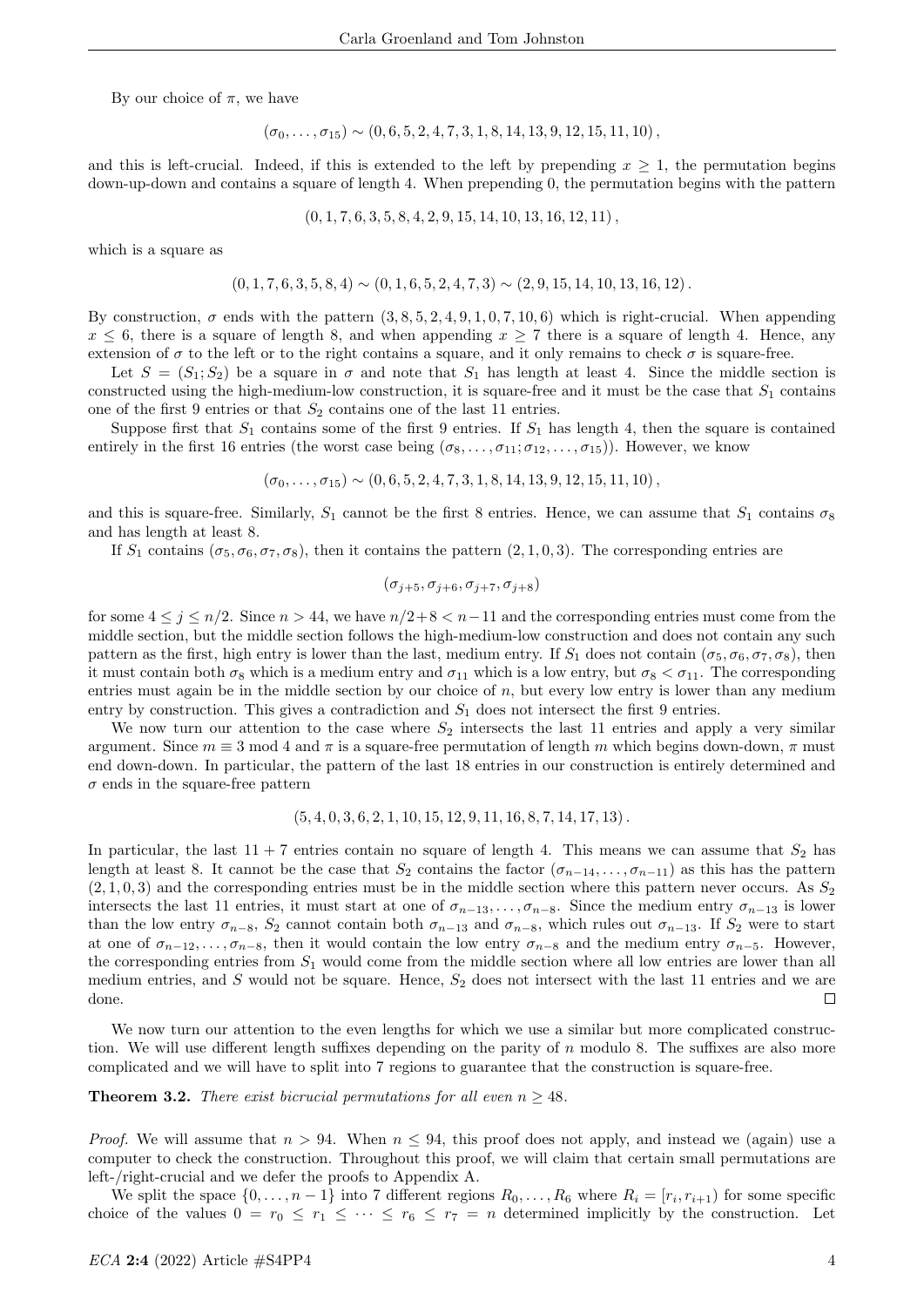

Figure 2: A bicrucial permutation of length 72 constructed as in the proof of Theorem 3.2. The dashed lines divide  $\{0, \ldots, 71\}$  into the 7 different regions used in the construction.

 $m = 32 + 2k - 1$  where  $k \geq 5$  is equal to 1 mod 4. We will prove that there exist bicrucial permutations of lengths  $m + 7, \ldots, m+13$  by extending the same left-crucial permutation  $\tau$  of length m. Since the permutations all begin and end with fixed patterns which we have chosen to be left-crucial and right-crucial respectively, the only difficulty will be ensuring that the permutations are square-free. First, we need to find an arbitrarily long square-free permutation that satisfies certain conditions on the endpoints.

Claim 3.1. There exists a square-free permutation  $\pi$  of length k such that  $\pi_{k-1} = k-1$  and  $\max{\pi_0, \pi_1, \pi_2}$  $\pi_1$ .

Proof. Let  $\pi'$  be a square-free permutation of length  $(k-1)/2$ . Form the first  $k-1$  entries of  $\pi$  by using a variation on the high-medium-low construction which starts with a 'medium' entry before going to a 'high' entry, and then append  $k-1$ . This is clearly a permutation where  $\max{\lbrace \pi_0, \pi_1, \pi_2 \rbrace} = \pi_1$  and  $\pi_{k-1} = k-1$ , so it remains to check that it is square-free. By construction any possible square must end at  $\pi_{k-1}$  and, since  $\pi$ follows the up-up-down-down construction, any square must be of length at least 8. In particular, the square must end in the pattern  $(2, 1, 0, 3)$  which is not found anywhere else in the permutation.  $\Box$ 

We now choose  $\pi$  as in Claim 3.1 and construct the permutation  $\tau$  of length m. Start with the left-crucial permutation (see Lemma A.1) of  $\{0, \ldots, 31\}$  given by

(8, 2, 0, 20, 29, 19, 3, 4, 7, 5, 1, 30, 31, 21, 6, 9, 22, 12, 10, 24, 26, 23, 13, 14, 17, 15, 11, 27, 28, 25, 16, 18).

For  $0 \leq i \leq 2k-2$ , we define  $\tau_{32+i}$  by

$$
\tau_{32+i} = \begin{cases} r_5 + i/4 & i \equiv 0 \mod 4, \\ r_3 + \pi_{(i-1)/2} & i \equiv 1,3 \mod 4, \\ r_1 + (i-2)/4 & i \equiv 2 \mod 4, \end{cases}
$$

and we call this the middle section of  $\sigma$ . Note that so far we have only used the first  $k-1$  entries of  $\pi$  and not  $\pi_{k-1}$ , but we will make use of the fact that the whole of  $\pi$  was square-free when we check that  $\sigma$  is square-free.

Let  $\sigma$  be formed by appending one of the following vectors, and denote the length of the chosen suffix by  $\ell$ .

$$
(r_4 + 1, r_4, r_6 + 2, r_6 + 4, r_6 + 1, r_6, r_6 + 3)
$$
  
\n
$$
(r_4 + 1, r_4, r_6 + 4, r_6 + 6, r_6 + 3, r_6 + 1, r_6 + 2, r_6 + 6, r_6)
$$
  
\n
$$
(r_4 + 1, r_4, r_6 + 3, r_6 + 4, r_6 + 2, r_6, r_6 + 1, r_6 + 7, r_6 + 6, r_6 + 5, r_6 + 8)
$$
  
\n
$$
(r_4 + 1, r_4, r_6, r_6 + 1, r_2 + 4, r_2 + 1, r_2 + 2, r_6 + 3, r_6 + 2, r_2 + 3, r_6 + 4, r_6 + 5, r_2)
$$

These have the patterns

$$
(1, 0, 4, 6, 3, 2, 5)
$$
  

$$
(1, 0, 6, 8, 5, 3, 4, 7, 2)
$$
  

$$
(1, 0, 5, 6, 4, 2, 3, 9, 8, 7, 10)
$$
  

$$
(6, 5, 7, 8, 4, 1, 2, 10, 9, 3, 11, 12, 0)
$$

respectively. While the top two of these are right-crucial, the last two are not. From our construction, we know the last 7 entries of  $\tau$  except for  $\tau_{m-6}$ ,  $\tau_{m-4}$  and  $\tau_{m-2}$ . However, since  $k \equiv 1 \mod 4$  and  $\pi$  begins up-down, we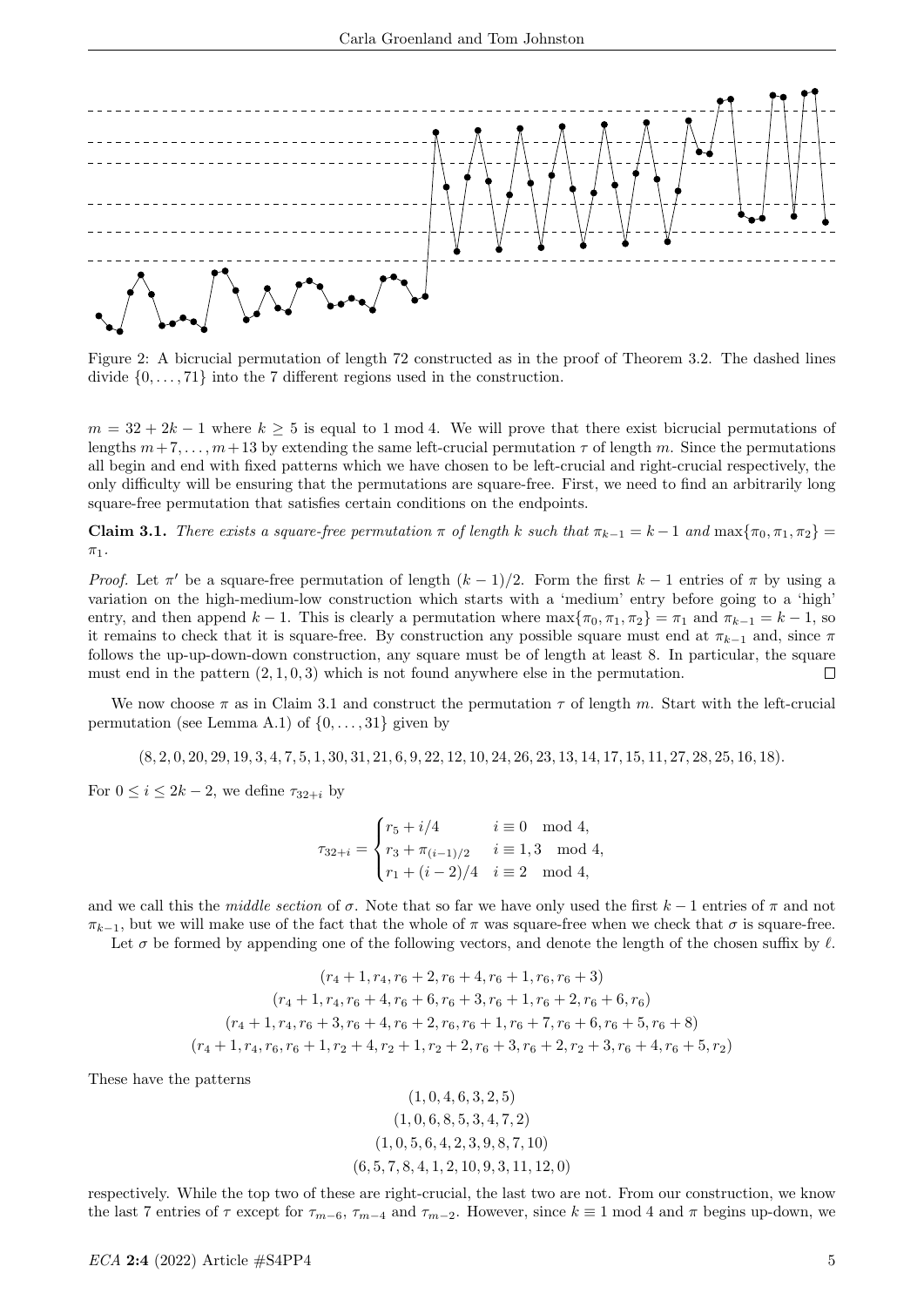know that  $\pi$  ends down-down-up and that  $\tau_{m-6} > \tau_{m-4} > \tau_{m-2}$ . Since these are the only entries in  $R_3$  in the last 7 entries of  $\tau$  and no entries in the suffixes are in  $R_3$ , this is enough to determine the pattern of the last  $\ell + 7$  entries of  $\sigma$ . The possible patterns are

> $(0, 4, 7, 3, 1, 2, 8, 6, 5, 11, 13, 10, 9, 12)$  $(0, 4, 7, 3, 1, 2, 8, 6, 5, 13, 15, 12, 10, 11, 14, 9)$  $(0, 4, 7, 3, 1, 2, 8, 6, 5, 12, 13, 11, 9, 10, 16, 15, 14, 17)$  $(0, 9, 12, 8, 1, 7, 13, 11, 10, 14, 15, 6, 3, 4, 17, 16, 5, 18, 19, 2),$

and these are all right-crucial (see Lemma A.2). Hence, any left or right extension of  $\sigma$  contains a square and it only remains to argue that  $\sigma$  is square-free.

First, note that by construction  $\sigma$  follows the up-up-down-down pattern so does not contain any squares of length 4 and any square must have a length of at least 8. Let  $S = (S_1; S_2)$  be a square. Since the middle section was constructed using the high-medium-low construction and is square-free, it must be the case that  $S_1$ contains some of the first 32 entries, or that  $S_2$  contains some of the last  $\ell$ .

Let us first consider the case where  $S_1$  contains some of the first 32 entries, and further that  $S_1$  is contained entirely within the first 32 entries. It is easy to check that the prefix does not contain the pattern  $(3, 1, 0, 2)$ so it cannot possibly be the case that  $S_2$  contains  $(\tau_{32}, \ldots \tau_{35})$ . Hence, the square must be contained entirely within the first 35 entries, and the pattern of these is fixed for any choice of  $\pi$  and does not contain a square. Suppose instead that  $S_1$  is not contained entirely within the first 32 entries. If  $S_1$  contains  $(\tau_{31}, \tau_{32}, \tau_{33}, \tau_{34})$ , then  $S_2$  must contain the pattern  $(0, 3, 2, 1)$ . However, since  $n > 94$ , the corresponding entries in  $S_2$  must come from the middle section of  $\sigma$  and this never contains the pattern  $(0, 3, 2, 1)$  as the first, medium entry is lower than the last, low entry. Hence,  $S_1$  must end with either  $\tau_{32}$  or  $\tau_{33}$ .

Suppose  $S_1$  ends at  $\tau_{33}$ . It is easy to check that the square cannot be of length 8 as then  $S_1$  would be order-isomorphic to  $(0, 1, 3, 2)$  while  $S_2$  is order-isomorphic to  $(0, 2, 3, 1)$ . Hence, the square must be of length at least 16 and  $S_1$  contains the pattern  $(0, 4, 5, 3, 1, 2, 7, 6)$ , but the third, high entry is lower than the final, medium entry. This pattern never occurs in the middle section of  $\sigma$ , while our choice of n guarantees that the corresponding entries in  $S_2$  come from the middle section. The case where  $S_1$  ends at  $\tau_{32}$  is similar. Explicitly, the square cannot be of length 8 as then  $S_1$  is order-isomorphic to  $(2, 0, 1, 3)$  while  $S_2$  is order-isomorphic to  $(1, 0, 2, 3)$ . If the square is of length at least 16, then  $S_1$  contains the pattern  $(1, 0, 5, 6, 4, 2, 3, 7)$  which cannot occur in the middle section as the initial, medium value is lower than the sixth, low entry. Hence,  $S_1$  does not intersect the first 32 entries.

Suppose  $S_2$  intersects with the last  $\ell$  entries. First, consider the case that  $S_2$  is entirely contained in the last  $\ell$  entries. Since  $\ell \leq 13$ , we know  $S_2$  has length at most 12, and there are only two cases where the length of  $S_2$  is 12. These are

$$
(S_1; S_2) = (\sigma_{n-24}, \dots, \sigma_{n-13}; \sigma_{n-12}, \dots, \sigma_{n-1})
$$
  

$$
(S_1; S_2) = (\sigma_{n-25}, \dots, \sigma_{n-14}; \sigma_{n-13}, \dots, \sigma_{n-2}).
$$

In both of these cases, the factor  $(\sigma_{n-1}, \ldots, \sigma_{n-14}) \sim (2, 0, 1, 3)$  in  $S_1$  corresponds to the factor  $(\sigma_{n-5}, \ldots, \sigma_{n-2})$  $\sim$  (1, 0, 2, 3) in S<sub>2</sub>. Hence, neither of these cases lead to squares and we can assume S<sub>2</sub> has length at most 8. Since we know the pattern of the last  $\ell + 7$  entries and it is square-free, we know  $S_2$  must be the first 8 entries of the suffix (and  $\ell \geq 8$ ). However, this means we have one of the following patterns.

$$
(1, 0, 5, 7, 4, 2, 3, 6) (1, 0, 5, 6, 4, 2, 3, 7) (4, 3, 5, 6, 2, 0, 1, 7)
$$

In each of these patterns, there is a medium entry which is lower than a low entry so these patterns never occur in the middle section of  $\sigma$  and we get a contradiction.

Suppose instead that  $S_2$  is not entirely contained in the last  $\ell$  entries, but does intersect them. Then  $S_2$ must contain at least one of the following.

$$
(\tau_{m-1}, \tau_m, \tau_{m+1}, \tau_{m+2})
$$

$$
(\tau_{m-2}, \tau_{m-1}, \tau_m, \tau_{m+1})
$$

$$
(\tau_{m-3}, \tau_{m-2}, \tau_{m-1}, \tau_m)
$$

From our construction, we know that

$$
(\tau_{m-1}, \tau_m, \tau_{m+1}, \tau_{m+2}) = (r_6 - 1, r_4 + 1, r_4, r_6 + x)
$$

for some choice of  $x$ . In particular, the last, medium entry is higher than the first, high entry. For the second case we note that  $(\tau_{m-2}, \tau_{m-1}, \tau_m, \tau_{m+1}) = (r_3 + y, r_6 - 1, r_4 + 1, r_4)$  for some suitable choice of y,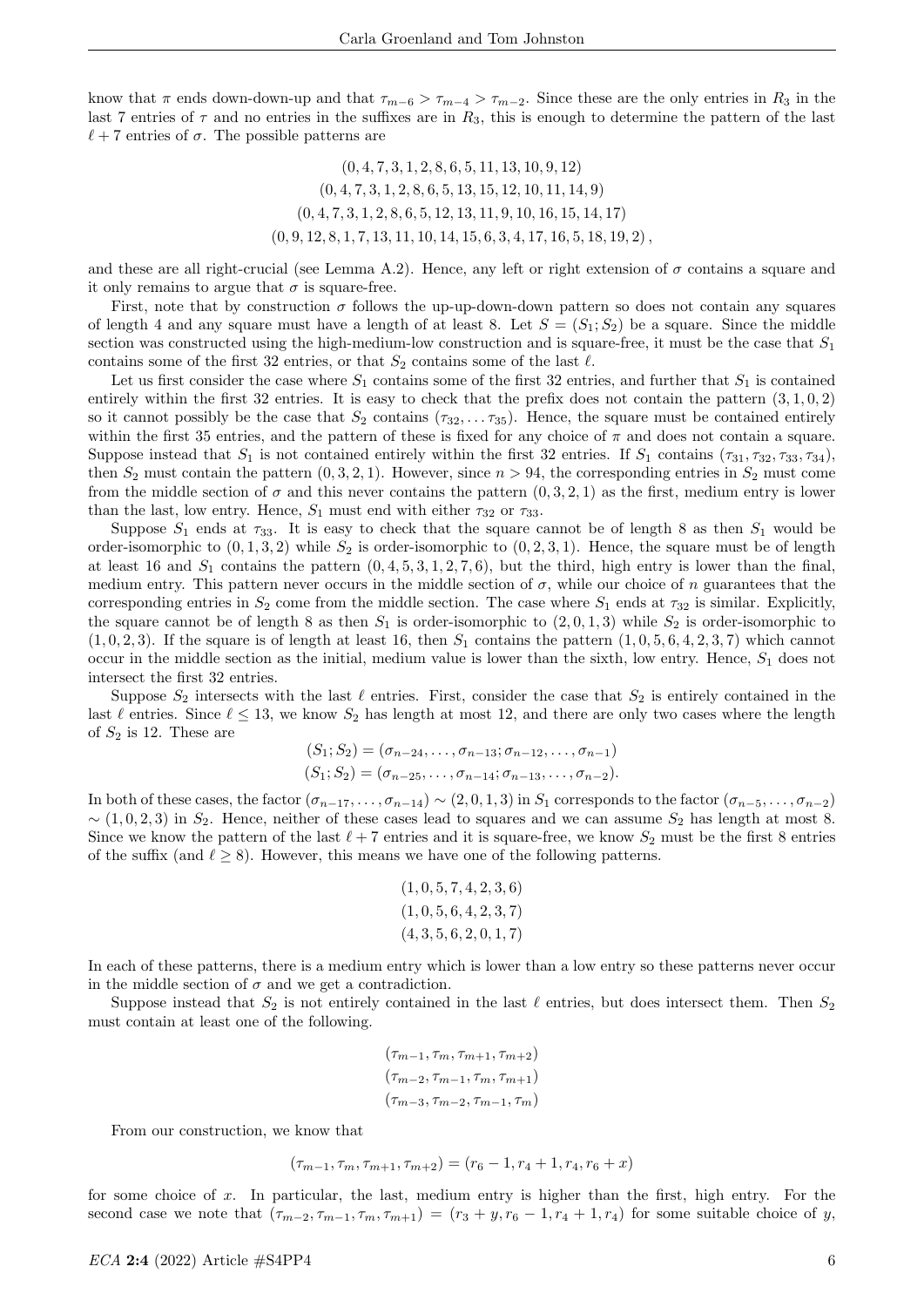and the first, medium entry is lower than the last, low entry. Finally, we have the case in which  $S_2$  contains  $(\tau_{m-3}, \tau_{m-2}, \tau_{m-1}, \tau_m) = (r_3 - 1, r_3 + y, r_6 - 1, r_4 + 1)$  for which we use the fact that  $\pi_{k-1} = k - 1$ . The permutation  $(\tau_{32}, \ldots, \tau_{m-1})$  follows the high-medium-low construction. If we continued using the high-mediumlow construction, the entry  $\tau_m$  would correspond to the entry  $\pi_{k-1}$ . Since we have chosen  $\pi_{k-1} = k-1$ ,  $\tau_m$ would be smaller than all the high entries, but greater than every other entry in  ${\tau_{32}, \ldots, \tau_{m-1}}$ . In fact, this is exactly how we have chosen  $\tau_m$ , and  $(\tau_{32}, \ldots, \tau_m)$  follows the high-medium-low construction as well. Hence,  $\sigma$  is square-free.  $\Box$ 

### 4. Bicrucial permutations for small even  $n$

It was shown by Gent, Kitaev, Konovalov, Linton and Nightingale [3] that there are no bicrucial permutations of length n when n is even and  $n < 32$ , but that there is a bicrucial permutation when  $n = 32$ . Theorem 3.2 shows that there are bicrucial permutations of length n for all even  $n \geq 48$ , so to prove Theorem 1.1 it only remains to consider the cases where n is at least 34 and at most 46.

To find examples of bicrucial permutations for  $n = 34$  it is enough to consider permutations which begin with the initial pattern used in the proof of Theorem 3.2 and to try different ways of extending the permutation to the right, ensuring it is always square-free and checking if the resulting permutation is right-crucial. When  $n = 40$  or  $n = 42$ , it suffices to use the construction from Theorem 3.2 with the fixed permutation used in the computer search. To find the example for  $n = 46$ , we looked for permutations that begin with the prefix pattern from Theorem 3.2 and also end with the relevant suffix pattern, but we did not enforce any other conditions such as how the prefix and suffix interleave. There is no bicrucial permutation of length 36 which begins with the pattern from Theorem 3.2. Instead, we tried extending other left-crucial permutations of length 32 until we found the example given below. The permutations can be seen in Figure 4 in Appendix C.

- 34 : (8, 2, 0, 21, 30, 20, 3, 4, 7, 5, 1, 31, 32, 22, 6, 9, 23, 12, 10, 25, 27, 24, 13, 14, 18, 15, 11, 28, 29, 26, 17, 19, 33, 16).
- 36 : (27, 33, 35, 22, 21, 26, 32, 31, 28, 30, 34, 19, 12, 20, 29, 25, 11, 18, 24, 9, 7, 10, 17, 16, 13, 15, 23, 4, 2, 5, 14, 8, 1, 3, 6, 0).
- 40 : (8, 2, 0, 20, 29, 19, 3, 4, 7, 5, 1, 30, 31, 21, 6, 9, 22, 12, 10, 24, 26, 23, 13, 14, 17, 15, 11, 27, 28, 25, 16, 18, 34, 33, 32, 37, 39, 36, 35, 38).
- 42 : (8, 2, 0, 20, 29, 19, 3, 4, 7, 5, 1, 30, 31, 21, 6, 9, 22, 12, 10, 24, 26, 23, 13, 14, 17, 15, 11, 27, 28, 25, 16, 18, 34, 33, 32, 39, 41, 38, 36, 37, 40, 35).
- 44 : (8, 2, 0, 20, 29, 19, 3, 4, 7, 5, 1, 30, 31, 21, 6, 9, 22, 12, 10, 24, 26, 23, 13, 14, 17, 15, 11, 27, 28, 25, 16, 18, 34, 33, 32, 38, 42, 37, 35, 36, 41, 40, 39, 43).
- 46 : (8, 2, 0, 25, 34, 24, 3, 4, 7, 5, 1, 35, 36, 26, 6, 9, 27, 12, 10, 29, 31, 28, 13, 14, 17, 15, 11, 32, 33, 30, 16, 23, 39, 38, 37, 40, 41, 22, 19, 20, 43, 42, 21, 44, 45, 18).

#### 4.1 The non-existence of bicrucial permutations of length 38

To show that there are no bicrucial permutations of length 38 we used an exhaustive computer search which we describe in this section. The code can be found attached to the arXiv submission.

Let  $\sigma$  be a bicrucial permutation of length  $n = 38$ . Then the *reverse*  $\sigma'$  of  $\sigma$  defined by  $\sigma'_i = \sigma_{n-1-i}$  and the complement  $\tilde{\sigma}$  given by  $\tilde{\sigma}_i = n - 1 - \sigma_i$  are both also bicrucial. Since n is even and a square-free permutation must follow the up-up-down-down condition, either the start or end of  $\sigma$  must follow the pattern up-up or down-down. By taking the complement if necessary we can assume the pattern is up-up, and by reversing the permutation if necessary, we can assume the permutation begins up-up.

The up-up-down-down condition also means that any square in an extension of  $\sigma$  must either be of length 4 or a multiple of 8, and so every square in an extension of  $\sigma$  has length at most 32. Hence, the prefix of length 31 must be left-crucial. It is possible to enumerate all 180,319,733 left-crucial permutations of length 31 that begin up-up, but simply extending these to find all such permutations of length 38 and then checking if the extended permutation is right-crucial is too computationally expensive. Instead, we relax our condition by discarding k of the initial entries and try to extend the remaining entries to a right-crucial permutation of length 38 − k. As long as  $k \le 7$ , the extended permutations will have a length of at least 31 and therefore capture if the permutation can be right-crucial. Certainly, if there is a bicrucial permutation we will find its ending as a right-crucial permutation, but the existence of such a right-crucial permutation does not necessarily imply that there exists a bicrucial permutation of length 38 as we would still need to check for squares including the discarded entries. Fortunately, there turn out to be no such right-crucial permutations.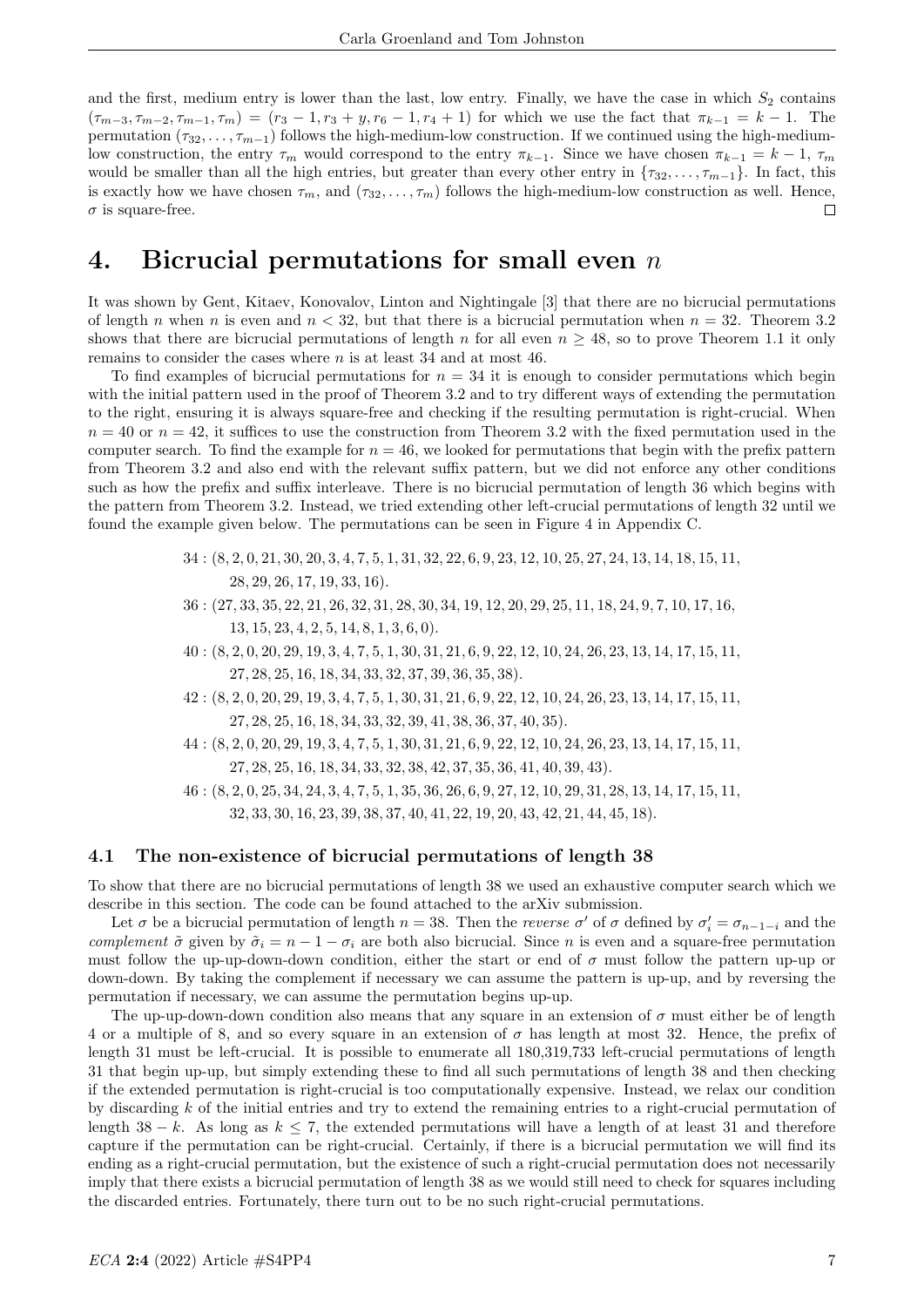The main advantage of this method is that many of the left-crucial permutations end in the same pattern. Indeed, there are only 3,814,838 unique endings of length 24 from the 180,319,733 left-crucial permutations of length 31 that begin up-up. We are free to choose the length of the prefixes we generate and the value of k, although we only consider the case where  $k = 7$ . There are only 1,052,494,945 left-crucial permutations of length 32, a relatively modest increase of only 5.8 times. It turns out that nearly 80% (844,852,238) of these are in fact bicrucial and there are only 1,350,082,610 left-crucial permutations of length 33 (which begin up-up), an increase of only 1.3 times. This pattern does not hold and there are 34,609,211,226 such permutations of length 34, an increase of 25.6 times. We therefore generate all left-crucial permutations of length 33 which begin up-up and discard the first 7 entries of each to get 24,763,327 unique endings, each of which we try to extend to a right-crucial permutation of length 31. Since we find no such extensions, there cannot be a bicrucial permutation of length 38.

We generate permutations using a depth-first search. The children of a permutation  $\sigma$  of length n are the permutations of length  $n + 1$  which begin with the pattern  $\sigma$ . This is easily done in practice. Given a permutation  $\sigma$  of length n, the first child is formed by appending the entry n, and to move from the *i*th child to the next child we simply swap the entries  $n - i + 1$  and  $n - i$ . Once we reach the last child, we can step backward by removing the last entry and decrementing each entry.

The advantage of this method of generating permutations is that we can easily prune unnecessary subtrees. For example, when we first visit a permutation we check if it contains a square, in which case we do not need to consider any children of the permutation and we can prune the subtree starting at this permutation.

When we first visit a permutation  $\sigma$  of length  $n \geq 3$  we also calculate a crude lower bound on the length of a left-crucial permutation  $\tau$  which begins with the given pattern (if such a permutation exists), and we can reject any permutation where we know  $\tau$  is of length at least 39. To calculate the bound we consider extending the permutation  $\sigma$  to the left by prepending the entry i for each choice of i and checking if the extended permutation  $\sigma^{(i)}$  contains a square. If it does, we move on to  $i+1$ . If there is not a square, we look for a "partial square" in the permutation and compute a lower bound based on completing this square. Let  $(n+1)/2 < k < n$  be the smallest multiple of 4 such that  $(\sigma_0^{(i)}, \ldots, \sigma_{k-1}^{(i)})$  $\binom{n}{k-1}$  (obtained by extending  $(\sigma_0, \ldots, \sigma_{k-2})$  to the left by prepending i) is order-isomorphic to  $(\sigma_k^{(i)})$  $\mathbf{z}_k^{(i)}, \ldots, \mathbf{\sigma}_n^{(i)}$  (where we extend the definition of order-isomorphic to permutations of different lengths by replacing the larger permutation by its prefix of the appropriate length). Then the shortest square-free permutation beginning with  $\sigma$  which contains a square when prepending i is of length  $2k - 1$ , and we can improve the lower bound to  $2k-1$ . If there is no such k, then the first part  $S_1$  of a square  $(S_1, S_2)$  must contain all of  $\sigma^{(i)}$  and any square created by prepending i must be of length at least  $2m$  where  $m = 4 \lceil (n + 1)/4 \rceil$ is the smallest multiple of 4 at least  $n + 1$ . This gives a lower bound of  $2m - 1$ .

Suppose there are  $i \neq j$  which both fall into this last case. The squares created by prepending i and j cannot both be of length  $2m$ , as there is a single value for  $S_2$ , the second half of the square, (for the given m) and it would need to be order-isomorphic to two different choices of  $S_1$ . Hence, we can improve the lower bound to  $2(m+4) - 1$ . More generally, we can count the number of times t that  $S_1$  must contain all of  $\sigma'$ , and we get the lower bound  $2m + 8(t - 1) - 1$ .

Let us illustrate how we calculate the lower bound with an example. Let  $\sigma = (0, 4, 5, 2, 1, 3)$ . We first consider appending the entry 0 to get the permutation  $(0, 1, 5, 6, 3, 2, 4)$ , which has a square  $(0, 1, 5, 6)$  and does not improve the lower bound. If we append the entry 1, we get the permutation  $(1, 0, 5, 6, 3, 2, 4)$ . This does not contain a square of length 4, but  $(1, 0, 5) \sim (3, 2, 4)$ , and we get the lower bound 7. Prepending 2, 3 or 4 works similarly, and also give the lower bound 7. Consider appending the entry 5 to get  $\sigma^{(5)} = (5, 0, 4, 6, 2, 1, 3)$ . The only possible choice for k is 4, but  $(5, 0, 4) \nsim (2, 1, 3)$ . Hence, if  $\tau$  is square-free but contains a square when prepending 4, then the length of  $\tau$  is at least 15. There is also no viable k when prepending 6, and so we get the improved lower bound 23.

#### 4.2 Enumerating square-free permutations

The code used to exhaustively generate all left-crucial permutations in the previous section can also be used to enumerate square-free, left-crucial, and bicrucial permutations with only small modifications, and the results are shown in Table 1. If  $\sigma$  is square-free (or bicrucial), then the reverse, the complement, and the reverse complement of  $\sigma$  are also square-free (resp. bicrucial). When n is even, this means we can count the number of square-free permutations by counting the square-free permutations which begin up-up and multiplying by 4. When  $n$  is odd, there is not such a nice classification and it is harder to handle the reverse of the permutation. To avoid this we check only that each permutation in the depth-first search is square-free until the permutation is of length at least  $n/2$ , and only then do we consider exploiting the symmetry in the problem. Note that any extra work done generating square-free permutations of length  $n/2$  is negligible when compared with the work to generate the permutations of length  $n$ . When appending an entry to grow the permutation to length  $(n+1)/2+k$ , we consider the factor  $(\sigma_{(n+1)/2-k},\ldots,\sigma_{(n+1)/2+k}) \sim \pi$  and check if  $\pi$ , the reverse of  $\pi$ , the complement of  $\pi$  or the reverse complement of  $\pi$  is lexicographically least. If  $\pi$  is not jointly lexicographically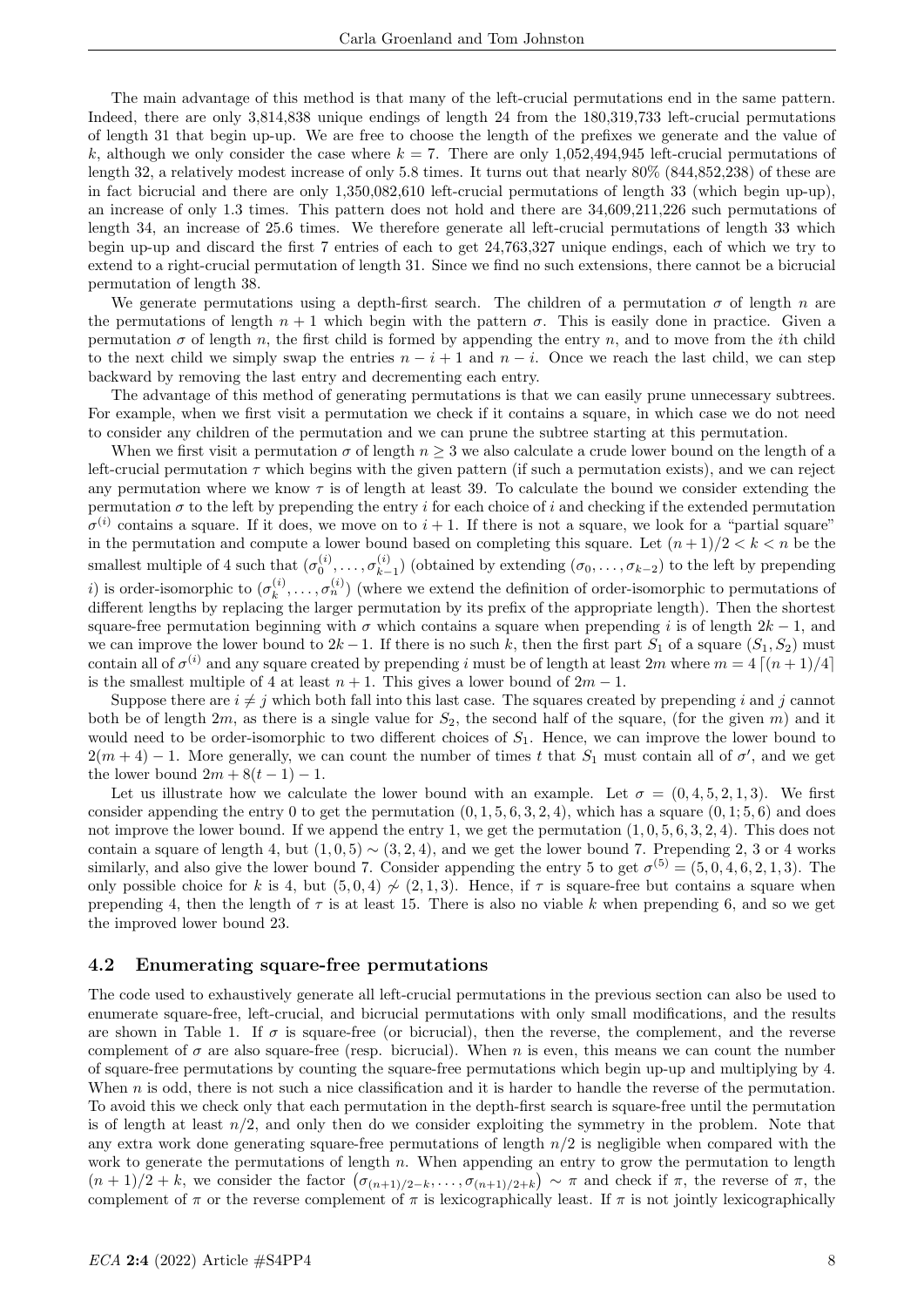least, then we prune the permutation from our search. If  $\pi$  is the unique minimum, then we do not perform this check again when appending new entries. Multiplying the number of permutations found this way by 4 over counts permutations  $\sigma$  where the reverse and the complement are equal, and we must subtract off twice the number of such permutations (once for the reverse and once for the reverse complement).

Enumerating left-crucial permutations is slightly simpler: only the complement of a left-crucial permutation need be left-crucial, so we can handle the symmetry by only counting the left-crucial permutations which begin by going up and multiplying this result by 2.

| $\boldsymbol{n}$ | Square-free         | Left-crucial       | <b>Bicrucial</b>   |
|------------------|---------------------|--------------------|--------------------|
| 1                | 1                   | $\overline{0}$     | 0                  |
| $\overline{2}$   | $\overline{2}$      | $\boldsymbol{0}$   | $\overline{0}$     |
| 3                | 6                   | $\boldsymbol{0}$   | $\overline{0}$     |
| $\overline{4}$   | 12                  | $\boldsymbol{0}$   | $\boldsymbol{0}$   |
| $\overline{5}$   | 34                  | $\boldsymbol{0}$   | $\overline{0}$     |
| 6                | 104                 | $\theta$           | $\boldsymbol{0}$   |
| $\overline{7}$   | 406                 | 60                 | $\boldsymbol{0}$   |
| 8                | 1112                | 140                | $\overline{0}$     |
| 9                | 3980                | 518                | 54                 |
| 10               | 15216               | 1444               | $\boldsymbol{0}$   |
| 11               | 68034               | 8556               | $\overline{0}$     |
| 12               | 312048              | 31992              | $\overline{0}$     |
| 13               | 1625968             | 220456             | 69856              |
| 14               | 8771376             | 984 208            | $\overline{0}$     |
| 15               | 53 270 068          | 7453080            | 2930016            |
| 16               | 319218912           | 39692800           | $\theta$           |
| 17               | 2 135 312 542       | 289 981 136        | 40 654 860         |
| 18               | 14 420 106 264      | 1467791790         | 0                  |
| 19               | 109 051 882 344     | 14 316 379 108     | 162 190 472        |
| 20               | 815 868 128 288     | 86 001 855 074     | $\theta$           |
| 21               | 6772099860398       | 949 804 475 890    | 312 348 610 684    |
| 22               | 56 501 841 264 216  | 6494842788046      | $\theta$           |
| 23               | 519 359 404 861 294 | 73 636 377 696 714 | 29 202 730 580 288 |

Table 1: The number of square-free, left-crucial and bicrucial permutations of length  $n$ . These are sequences A221989, A221990 and A238935 respectively in the OEIS [9].

## 5. Open problems

Recently, the notion of bicrucial square-free words has been extended to the notion of *extremal words*, words which are square-free but inserting any letter in any position introduces a square [4], and this naturally extends to extremal permutations. Since square-free permutations must follow the up-up-down-down pattern, any insertion which breaks this pattern must introduce a square and so any insertion except in positions 0, 1,  $n-1$  or n introduces a square. Extremal permutations were studied by Gent, Kitaev, Konovalov, Linton, and Nightingale in [3] where they showed that there exist small extremal permutations. In particular, they showed that there exist extremal permutations of lengths 17 and 21 but not for any other  $n \leq 22$ , and they conjectured that arbitrarily long extremal permutations exist. Since one only needs to consider inserting an entry close to the beginning or end as in bicrucial permutations, it seems likely that an approach similar to that used in Theorem 3.1 and Theorem 3.2 may give arbitrarily long extremal permutations.

Conjecture 5.1 (Conjecture 10 in [3]). There exist arbitrarily long extremal square-free permutations.

It was shown by Grytczuk, Kordulewski and Niewiadomski [4] that there are arbitrarily long extremal square-free words over an alphabet of size 3, and the  $n$  for which there exist extremal words of length  $n$  was completely classified by Mol and Rampersad [8]. In particular, there are extremal ternary words for all  $n \geq 87$ . There are no known extremal words over an alphabet of size 4 (or greater), and it is conjectured that none exist.

**Conjecture 5.2** (Conjecture 12 in [4]). There are no extremal square-free words over an alphabet of size  $\ddot{4}$ .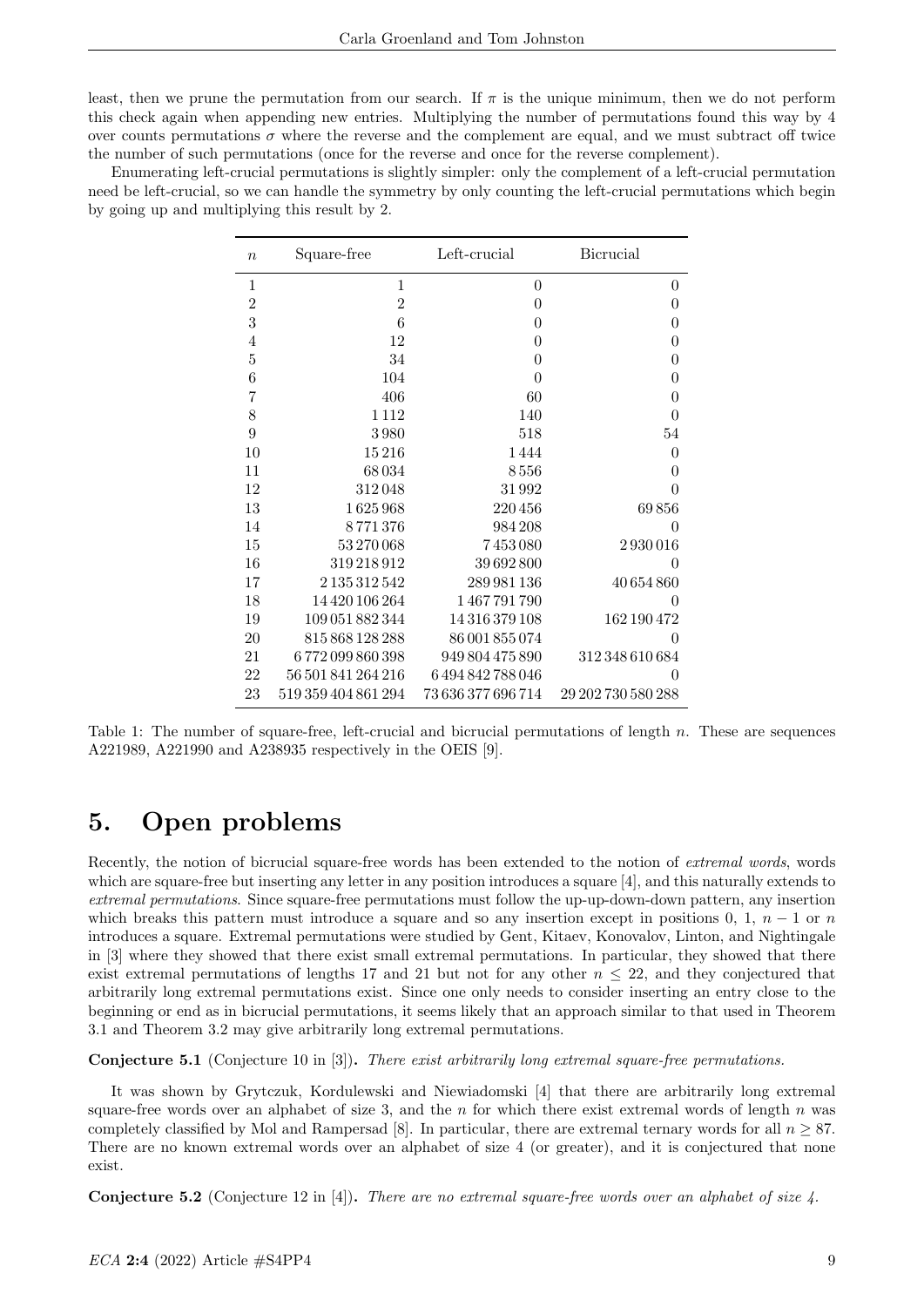It was recently shown that there are no extremal square-free words over an alphabet of size 17 (or greater) [5], but the question remains open for smaller alphabets.

Another interesting problem suggested by Kitaev [6] is to replace squares with higher powers. A kth power in a permutation  $\sigma \in S_n$  is a factor

 $(S_1; S_2; \ldots; S_k) = (\sigma_s, \ldots, \sigma_{s+\ell-1}; \ldots; \sigma_{s+(k-1)\ell}, \ldots, \sigma_{s+k\ell-1})$ 

with  $\ell \geq 2$  and  $S_i \sim S_j$  for all  $i, j \in [k]$ . The definition of bicrucial with respect to squares easily extends to bicrucial with respect to containing a kth power. That is, we say the permutation  $\sigma$  is bicrucial with respect to containing a kth power if  $\sigma$  does not contain a kth power, but any left or right extension of  $\sigma$  does contain a kth power.

Problem 5.1. Are there arbitrarily long permutations that are bicrucial with respect to containing a kth power?

Acknowledgements. We would like to thank the two anonymous referees for their helpful comments which have improved this paper.

# References

- [1] S. Avgustinovich, S. Kitaev, A. Pyatkin, and A. Valyuzhenich, On square-free permutations, J. Autom. Lang. Comb. 16(1) (2011), 3–10.
- [2] D. Bean, A. Ehrenfeucht, and G. McNulty, Avoidable patterns in strings of symbols, Pacific J. Math. 85(2) (1979), 261–294.
- [3] I. Gent, S. Kitaev, A. Konovalov, S. Linton, and P. Nightingale, S-crucial and bicrucial permutations with respect to squares, J. Integer Seq. 18(6) (2015), Article 15.6.5.
- [4] J. Grytczuk, H. Kordulewski, and A. Niewiadomski, Extremal square-free words, Electron. J. Combin 27(1) (2020), Article 1.48.
- [5] L. Hong and S. Zhang, No extremal square-free words over large alphabets, arXiv:2107.13123, 2021.
- [6] S. Kitaev, Personal communication at Permutation Patterns, 2021.
- [7] S.-Y. R. Li, Annihilators in nonrepetitive semigroups, Stud. Appl. Math. 55(1) (1976), 83–85.
- [8] L. Mol and N. Rampersad, Lengths of extremal square-free ternary words, Contrib. Discrete Math., to appear.
- [9] N. J. A. Sloane et al., The On-line Encyclopedia of Integer Sequences, Published electronically at oeis.org, 2021.
- [10] A. Thue, Uber unendliche zeichenreihen, Skrifter udgivne af Videnskabsselskabet i Christiania. I Mathematisk-naturvidenskabelig klasse. 7 (1906), 1–22.

## A. Small crucial permutations

For the convenience of the reader, we add proofs here for some of the more routine checks from the proof of Theorem 3.2.

Lemma A.1. The following permutation is left-crucial.

 $\sigma = (8, 2, 0, 20, 29, 19, 3, 4, 7, 5, 1, 30, 31, 21, 6, 9, 22, 12, 10, 24, 26, 23, 13, 14, 17, 15, 11, 27, 28, 25, 16, 18).$ 

*Proof.* We start with the easiest case, prepending  $x \geq 9$ . In this case, the extended permutation begins with the pattern  $(3, 2, 1, 0)$  and so contains a square of length 4. If we instead prepend  $3 \leq x \leq 8$ , the permutation begins with

$$
(x, 9, 2, 0, 21, 30, 20, y),
$$

where  $y = 4$  if  $x = 3$  and  $y = 3$  if  $4 \le x \le 8$ . This contains a square since  $(x, 9, 2, 0) \sim (2, 3, 1, 0) \sim (20, 29, 19, y)$ . Prepending  $1 \leq x \leq 2$  gives a square of length 16. Indeed, both the first 8 and the second 8 entries both have the pattern  $(1, 4, 2, 0, 6, 7, 5, 3)$ . Finally, prepending 0 gives a square of length 32.  $\Box$ 

Lemma A.2. The following permutations are right-crucial.

 $\sigma^{(1)} = (0, 4, 7, 3, 1, 2, 8, 6, 5, 11, 13, 10, 9, 12)$  $\sigma^{(2)} = (0, 4, 7, 3, 1, 2, 8, 6, 5, 13, 15, 12, 10, 11, 14, 9)$  $\sigma^{(3)} = (0, 4, 7, 3, 1, 2, 8, 6, 5, 12, 13, 11, 9, 10, 16, 15, 14, 17)$  $\sigma^{(4)} = (0, 9, 12, 8, 1, 7, 13, 11, 10, 14, 15, 6, 3, 4, 17, 16, 5, 18, 19, 2)$ .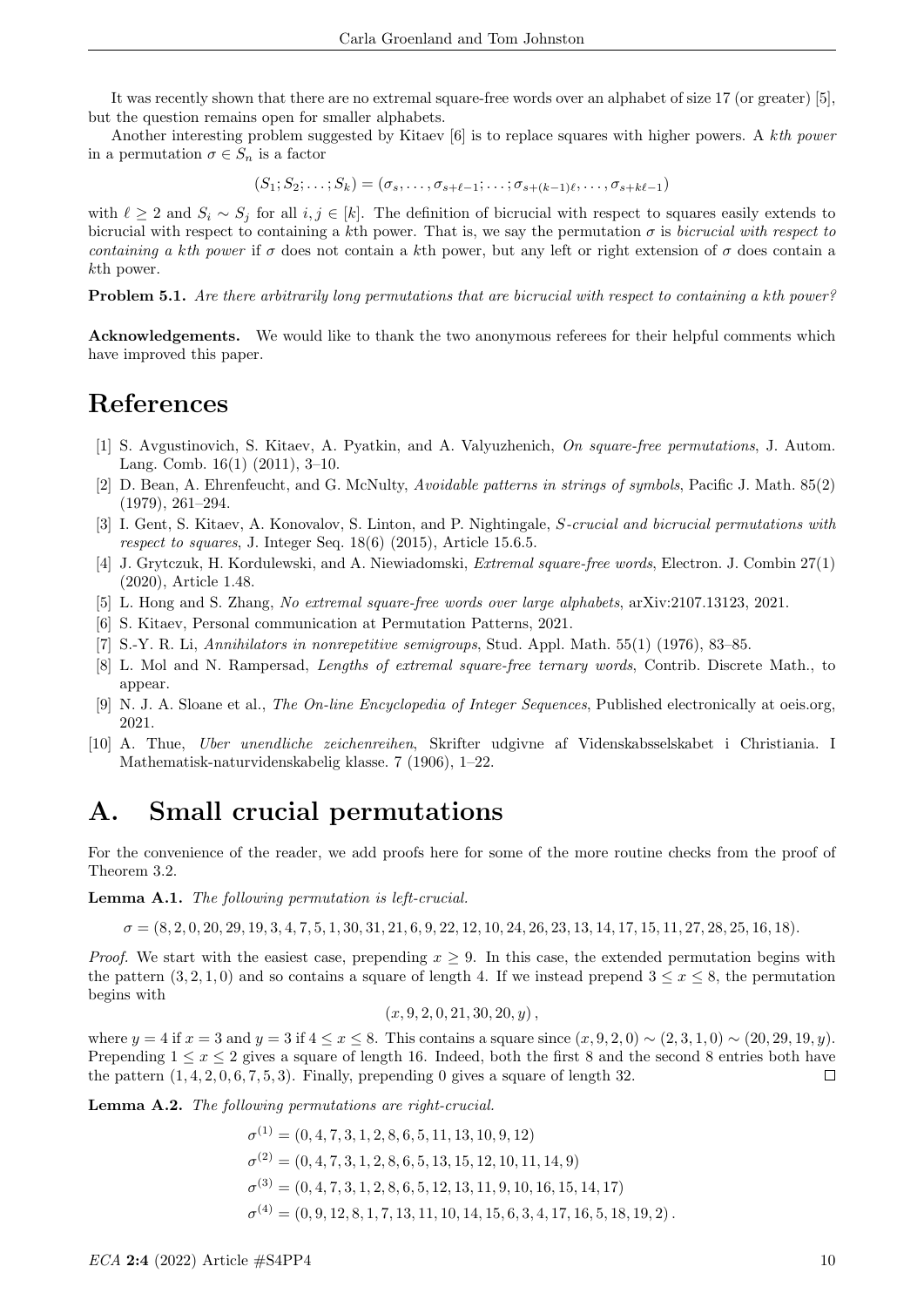Sketch proof. We only specify the lengths of squares when appending different values and leave the straightforward task of checking that there are indeed squares of the given lengths to the reader. For example, the table below says that adding  $x \leq 12$  to the end of  $\sigma^{(1)}$  (and increasing all values that were previously at least x by 1) creates a square of length 4, whereas adding  $x \ge 13$  gives a square of length 8.

|                                  | Square length    |                       |    |
|----------------------------------|------------------|-----------------------|----|
| Permutation                      |                  |                       | 16 |
| $\sigma^{(1)}$<br>$\sigma^{(2)}$ | $\leq 12$<br>> 9 | $\geq 13$<br>$\leq 8$ |    |
| $\sigma^{(3)}$                   | $\leq 17$        |                       | 18 |
| $\frac{0}{\sigma}$ (4)           | $\leq 2$         |                       |    |

## B. Constructions from Theorem 3.2



Figure 3: Bicrucial permutations of length 64, 66 and 68 constructed as in the proof of Theorem 3.2. The dashed lines divide  $\{0, \ldots, n-1\}$  into the 7 different regions used in the construction.

## C. Bicrucial permutations for small even  $n$



 $\Box$